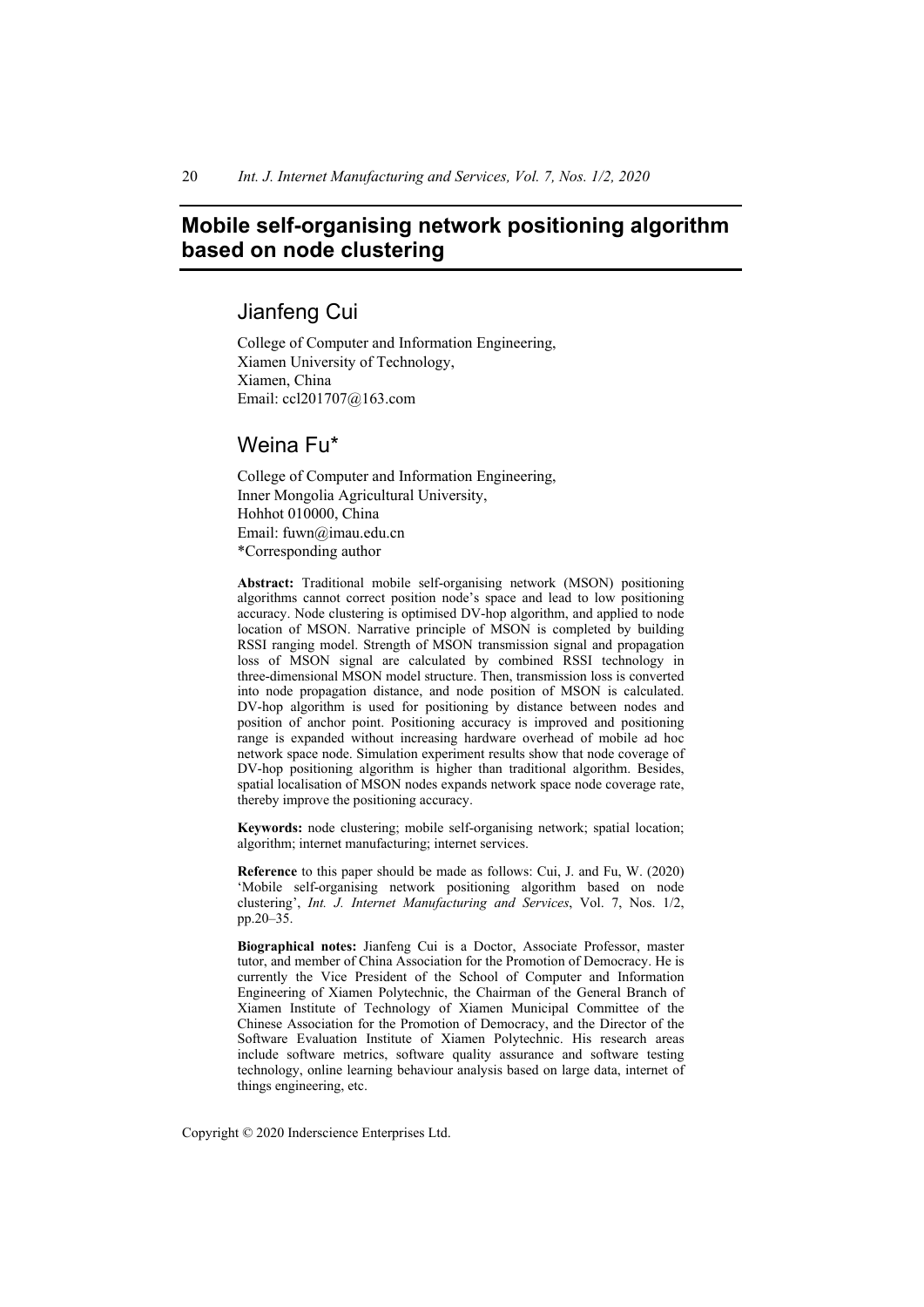Weina Fu graduated from College of Computer Science, Jilin University on July 2003 (September 1999 to July 2003) and earned her Bachelor's degree from College of Software, Jilin University on July 2006 (September 2004 to July 2006) and obtained her Master's degree from College of Computer Science, Inner Mongolia University on July 2016 (September 2013 to July 2016) and received her Doctor degree. Currently, she worked as a Lecturer in College of Computer and Engineering and Application, Inner Mongolia Agricultural University until now (September 2016 to present). She published many papers and worked for many projects (including National Nature Science Foundation of China). Her main interest includes pattern recognition and computer vision.

### **1 Introduction**

Radiolocation was usually a technique for determining the position of an object on the Earth's surface in a reference coordinate system by measuring certain characteristic parameters of a radio signal. Radio positioning was originally used in navigation and positioning systems. The user receiver calculated its own position by a specific method based on changes in parameters such as the frequency, phase, and time of a series of radio navigation stations received. With the development of the mobile communication industry, people put forward more and higher requirements for mobile communication system services, and the majority of mobile phone users can be gotten voice (Liu et al., 2013b; Raj et al., 2016). At the same time as data and multimedia business services, they also hoped that mobile communications brought them more conveniences and services. Wireless location service referred to the cooperation of wireless terminals and wireless networks, and determined the latitude and longitude coordinate data of the actual location information of mobile users, thereby providing the user with the required location and orientation-related services. For example, mobile phones query each other, emergency rescue positioning and other services.

The optimisation of the mobile self-organising network positioning system became the main problem to be solved, plaguing the relevant scholars and experts. At present, the design method of mobile self-organising network positioning system adopted six-axis MEMS sensors. It used the 3-axis MEMS gyroscope, 3-axis MEMS acceleration calculation space location research, and the SimpliciTI protocol to transmit information, thereby improving the positioning accuracy of the mobile self-organising network. It can also be applied in the positioning field with high precision requirements. This was an effective way to solve the above problems (Hudaib et al., 2016; Liu et al., 2013a).

Zeng et al. (2017) used ultra-wideband UWB technology for mobile self-organising network positioning, but the actual positioning process needed to synchronise the time between nodes and obtained a higher range value. This method made the network node need to use the battery to provide energy, and its energy was greatly limited, and it was easy for the node to enter the state of necrosis prematurely. Based on the geometric relationship between nodes, the TDOA ranging method was used to achieve a more accurate positioning of network space nodes on the Mica system by Prabhu et al. (2017). However, it did not have a corresponding infrastructure in the cyberspace area and cannot meet the self-organising characteristics of the positioning algorithm. Yan et al. (2016) proposed a localisation algorithm that can check network nodes based on the centroid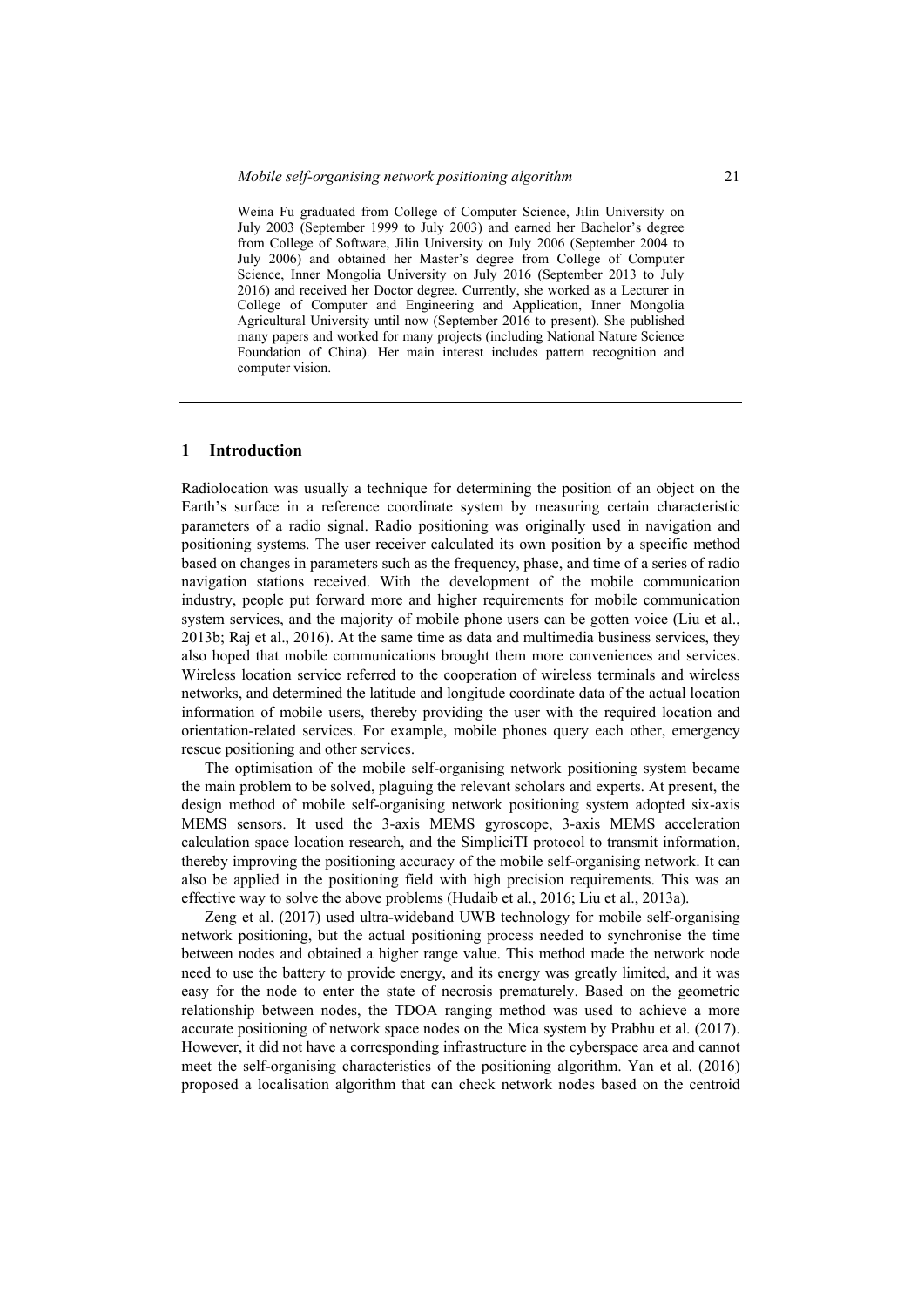algorithm. However, the working environment of the network space was complex and changeable, and the node configuration in the network was not high, so some nodes may fail due to some special circumstances or energy exhaustion during work.

To solve the above problems, on the basis of improving the DV-hop positioning method, the spatial node positioning of the mobile ad hoc network was proposed. First, the distance between the nodes and the position of the anchor node were obtained, and the position obtained by the node clustering correction was adopted. Without increasing the hardware overhead of the mobile ad hoc network space node, the positioning accuracy was improved and the positioning range was expanded. Simulation experiments showed that the node coverage of the DV-hop positioning algorithm was higher than the traditional algorithm. The proposed spatial positioning of mobile self-organising network nodes was conducive to expanding the coverage of network space nodes and effectively improving the positioning accuracy. The hop distance obtained by the proposed method was closer to the actual situation and the positioning accuracy was higher in the case of more anchor points. It was good to the development of computer positioning system. Therefore, it was significant in daily application.

## **2 Mobile self-organising network cluster positioning method**

## *2.1 RSSI ranging model construction*

RSSI calculated the actual distance between nodes by measuring the attenuation of the signal from the transmitter to the receiver. In wireless communication, the commonly used propagation models include the free space propagation model, the logarithmic distance path loss model, the Hatta model, and the log-normal distribution model. This paper used the Shadowing theoretical model (Ding et al., 2017; Yang and Liu, 2014).

$$
P = P_o + 10n \lg \frac{d}{d_o} + \sigma \tag{1}
$$

In equation (1),  $d<sub>o</sub>$  is the near-ground reference distance;  $P<sub>o</sub>$  is the received signal strength when the distance is  $d_o$ ;  $d$  is the real distance from the transmitter;  $P$  is the received signal strength when the distance is *d*; *ξ* is the shadowing factor in units of *dB*; *n* is the path loss index, the size of which depends on the propagation environment of the wireless signal, as shown in Table 1. Since in the actual environment *ξ* is a normal random variable with a mean value of 0 and a standard deviation of *σ* and the effect of *ξ* is ignored, the model in equation (2) is used.

|         | Environment            | n           |  |
|---------|------------------------|-------------|--|
| Outdoor | Free space             | 2.0         |  |
|         | Shaded urban space     | $2.7 - 5.0$ |  |
| Indoor  | Line of sight          | $1.6 - 1.8$ |  |
|         | Blocked obstacle space | $4.0 - 6.0$ |  |

**Table 1** Typical values of path loss index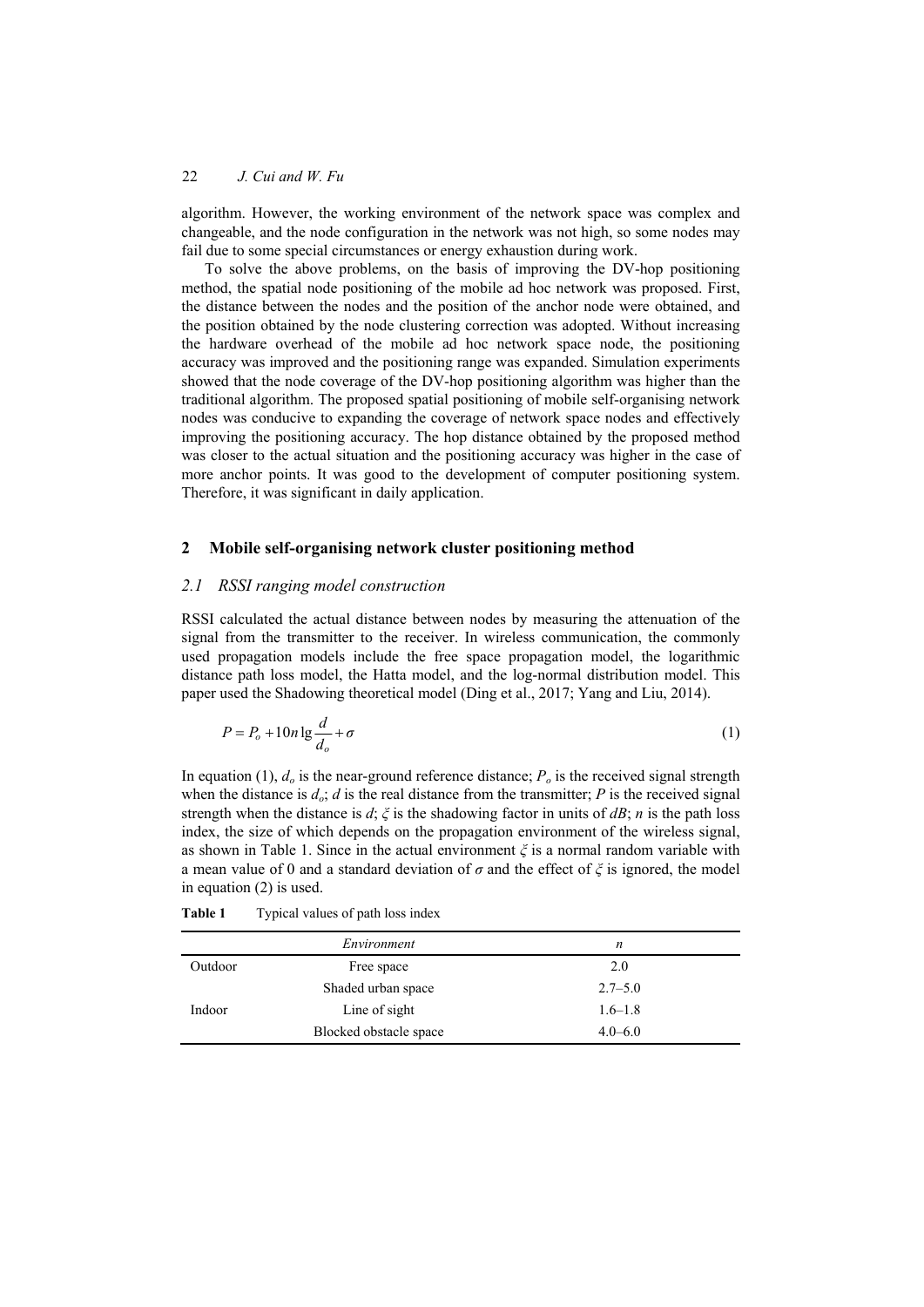$RSSI = -(10n \lg d + A)$  (2)

In equation (2), parameter *A* is the average received signal strength at a distance of 1 m from the transmitting node represented by *dBm*; RSSI is the received signal strength at the transmitting node *d*. Model parameters *A* and *n* of the radio propagation path loss directly affect the accuracy of RSSI ranging.

## *2.2 Self-organising network description*

Ad hoc network has the characteristics of mobile communication and computer network at the same time, it is a kind of special communication network. The research on ad hoc network technology is also one of the hotspots in current wireless communication technology research. Compared with other traditional communication networks, ad hoc, the network has the following remarkable features (Mittal Kumar, 2017; Rastegarnia et al., 2016; Xu et al., 2016; Wang and Jiang, 2018).

- No centre and self-organisation: there is no absolute control centre in the ad hoc network. All nodes are equal in status, and nodes in the network coordinate their behaviour with each other through distributed algorithms. Without manual intervention and any other pre-configured network facilities, they can be rapidly deployed and automatically networked at any time. Due to the distributed nature of the network, the redundancy of the nodes, and the absence of single points of failure, the network is robust and resistant to destruction.
- Dynamically changing network topology: in ad hoc networks, mobile terminals can move in the network at any speed and in any manner, and can turn off the radio at any time. In addition, the wireless transmission apparatus has various types of antennas, changes in transmission power, mutual interference among wireless channels, terrain, weather, and the like. The network topology formed between mobile terminals through wireless channels may change at any time, and the manner and speed of change are difficult to predict.
- Multi-hop routing: the node's coverage is limited due to the limited transmit power of the node. When it wants to communicate with nodes outside its coverage, it needs the forwarding of intermediate nodes. In addition, ad hoc, the multi-hop mountain in the network is completed by common nodes instead of dedicated routing devices such as routers.
- Special channel sharing method: The traditional shared broadcast channel is shared by one hop. In ad hoc networks, broadcast channels are shared by multiple hops. A node's transmission, only its one-hop neighbouring node can hear.
- Limitations of mobile terminals: in ad hoc networks, mobile terminals have the advantages of convenience of portability, lightweight, and smartness, but they also have inherent drawbacks such as limited energy, small memory, and low performance. However, it brings certain difficulties to application design and development, which is not conducive to the development of more complex functions.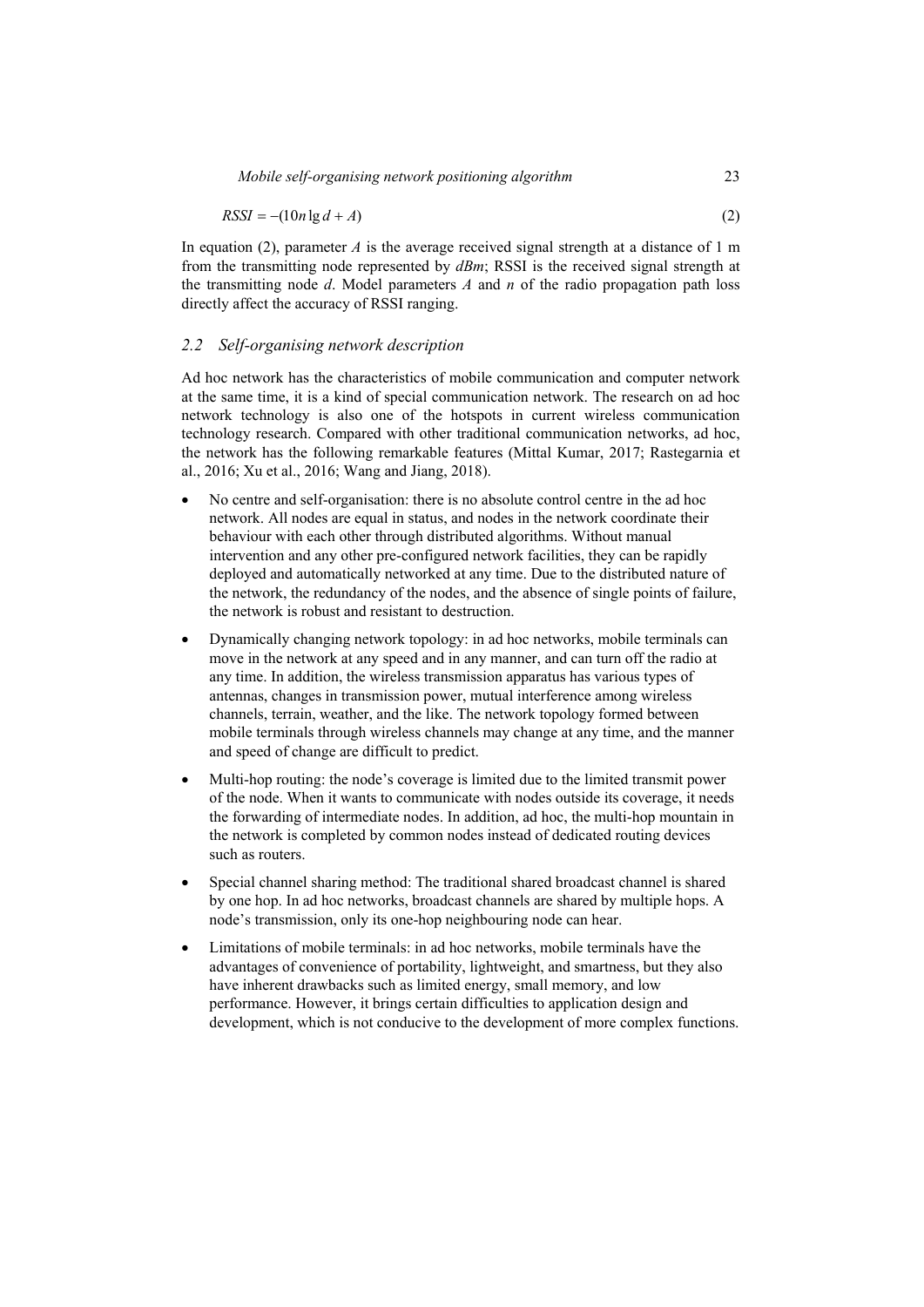Since the ad hoc network is a wireless network without a central self-organisation, it does not rely on any of its own fixed facilities to build a temporary network to complete a task anytime, anywhere. Therefore, in some places where it is impossible or inconvenient to lay out network facilities in advance, special occasions for rapid and automatic networking are required. Self-organising network wireless positioning technology has important applications. Such as the determination of the location of the wounded in the rescue after the disaster, the mutual arrangement and cooperation among the teammates in the military operations, the distance relationship among the vehicles in the intelligent transportation system, etc. These occasions involve the location of each mobile node. It is of great practical significance to use the self-organising network wireless positioning technology to obtain its exact location. In summary, the research on the location technology and parameter estimation methods of mobile stations in wireless ad hoc networks has important theoretical and practical values.

#### *2.3 Network node clustering principle*

Because RSSI is easily affected by the environment, in order to improve the reliability of positioning in a complex environment and reduce the impact of environmental differences on the positioning accuracy, this paper uses a K-means algorithm to cluster all the nodes to be located in the location space. All the nodes to be located (the number is N) are composed of a data set containing N objects, and each node is corresponded to an object in the data set (Sun et al., 2017; Yu et al., 2016). RSSI can reflect the degree of similarity of the environment around the node to a certain extent, that is, the nodes in the signal space are similar, and the environment is basically similar. Therefore, the RSSI vector received by the node is used as an attribute of the object. K objects are randomly selected first, and each object represents the average or centre of a cluster. Each of the remaining objects is assigned to the nearest cluster according to its proximity function value with each cluster centre. Then recalculate the average value of each cluster and repeat until the objective function is at its minimum or reaches the specified number of iterations. The proximity function and the objective function in this algorithm respectively use the Euclidean distance and the sum of the squares of the Euclidean distances of the minimised object to its cluster centre. Let any two objects A and B in the wireless sensor network receive the RSSI vector to the same M reference nodes as 1, then the proximity function 2 and the objective function are defined by equations (3)–(4).

$$
dist(A, B) = \sqrt{\left[\sum_{i=1}^{m} (R_{Ai} - R_{Bi})^2\right]}
$$
 (3)

$$
\min\left\{SSE = \sum_{i=1}^{K} \sum_{A \in Ci} dist(c_i, A)^2\right\}
$$
\n(4)

In equations (3)–(4),  $R_{Ai}$ ,  $R_{Bi}$  denotes the RSSI value of *A* and *B* to the *i*<sup>th</sup> reference point respectively,  $C_i$  denotes the  $i^{\text{th}}$  cluster, and  $c_i$  denotes the centre of  $C_i$ . The specific algorithm is described as follows.

Input: Number of datasets and clusters containing N objects K

Output: K clusters initialise each cluster centre  $m_1, m_2, ..., m_k$ ,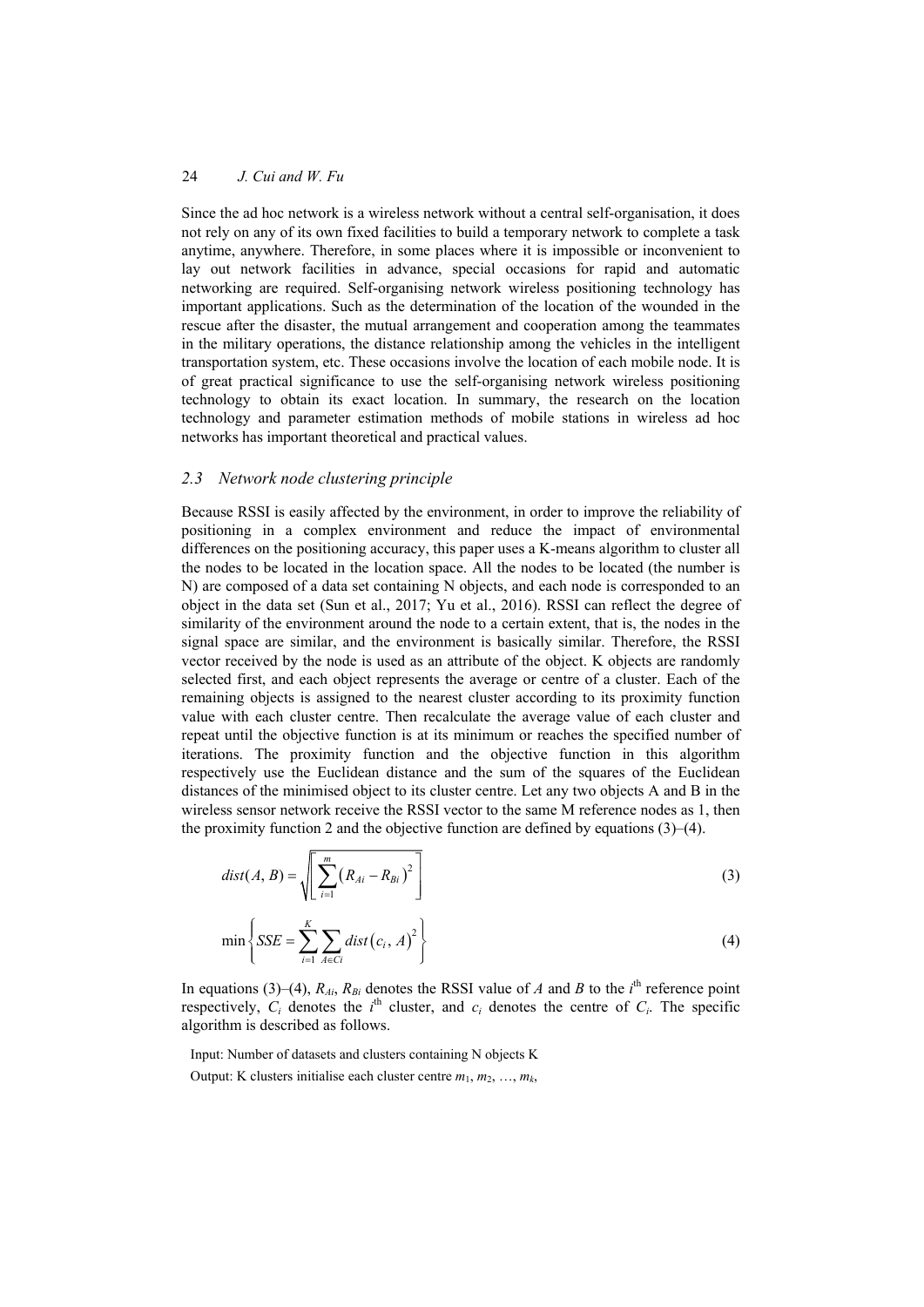Assign each object to the cluster with the closest centre and recalculate the new cluster.

In equations (3)–(4),  $R_{Ai}$ ,  $R_{Bi}$  represent the RSSI value of *A* and *B* to the *i*<sup>th</sup> reference

node respectively,  $C_i$  represents the  $i^{\text{th}}$  cluster, and  $C_i$  represents the centre of cluster  $C_i$ . The specific algorithm is described as follows.

Input: Number of datasets and clusters containing N objects K

Output: K clusters initialise each cluster centre  $m_1, m_2, ..., m_k$ ,

Repeat assigns each object to the cluster with the closest centre and recalculates the new cluster until the convergence condition is reached. After the nodes to be located are clustered into clusters, the model parameters of each cluster are calculated separately, and the node positioning within the cluster is achieved. When solving the model parameters and node coordinates of each cluster, this paper uses the optimisation method to improve the second stage of the joint solution method. Taking cluster  $C_i$  as an example, the node positioning stage first uses the empirical values of the model parameters and the maximum likelihood method to roughly locate all nodes to be located (number t) in the cluster  $C_i$ . Then the model parameters  $A_i$  and  $n_i$  corresponding to cluster  $C_i$  and the coordinates of all nodes in the cluster are used as unknown parameters (Bodyanskiy et al. 2017; Tabatabaei et al., 2017). The objective function V is set, and the empirical value of the model parameter and the rough value of the node are taken as the initial value of the unknown parameter, and the solution of the unknown parameter is obtained by using the descending gradient method in equation (5).

$$
\min\left\{V((x_j, y_j), A_i, n_i)=\sum_{a=1}^t\sum_{b=1}^M (R_{ab}-R_{ab}^{RSS})^2\right\}
$$
\n(5)

In equation (5),  $i = 1, 2, ..., t$ ;  $(x_j, y_j)$  represents the position coordinate of the  $j<sup>th</sup>$  node to be positioned;  $R_{ab}$  is the measured signal strength value of the  $a<sup>th</sup>$  reference node received by the  $b<sup>th</sup>$  position-to-be-positioned node;  $R_{ab}^{RSS}$  is the intensity value calculated by the signal attenuation model.

#### **3 Mobile self-organising network positioning system design**

#### *3.1 Creating a location environment*

In this paper, RSSI algorithm is used to create a three-dimensional space model to prepare for positioning work. The three-dimensional space has three-dimensionality, three-directions, respectively, X, Y, Z three-way, constitute a spatial three-dimensional, three-dimensional infinite extension established. The design of the model is shown in Figure 1. By calculating the transmitted signal strength of the mobile ad hoc network (Ramos et al., 2017; Nakamura and Hasegawa, 2016), the propagation loss of the mobile ad hoc network signal is calculated. With the prior knowledge and experience model, the transmission loss is converted into the node propagation distance, and the node position of the mobile self-organising network is calculated. The spatial coordinates are determined according to the RSSI algorithm and the position information of the reference node, and the coordinates are sent to the gateway. Through the gateway, the node's position information and other environmental information are sent to the host, and the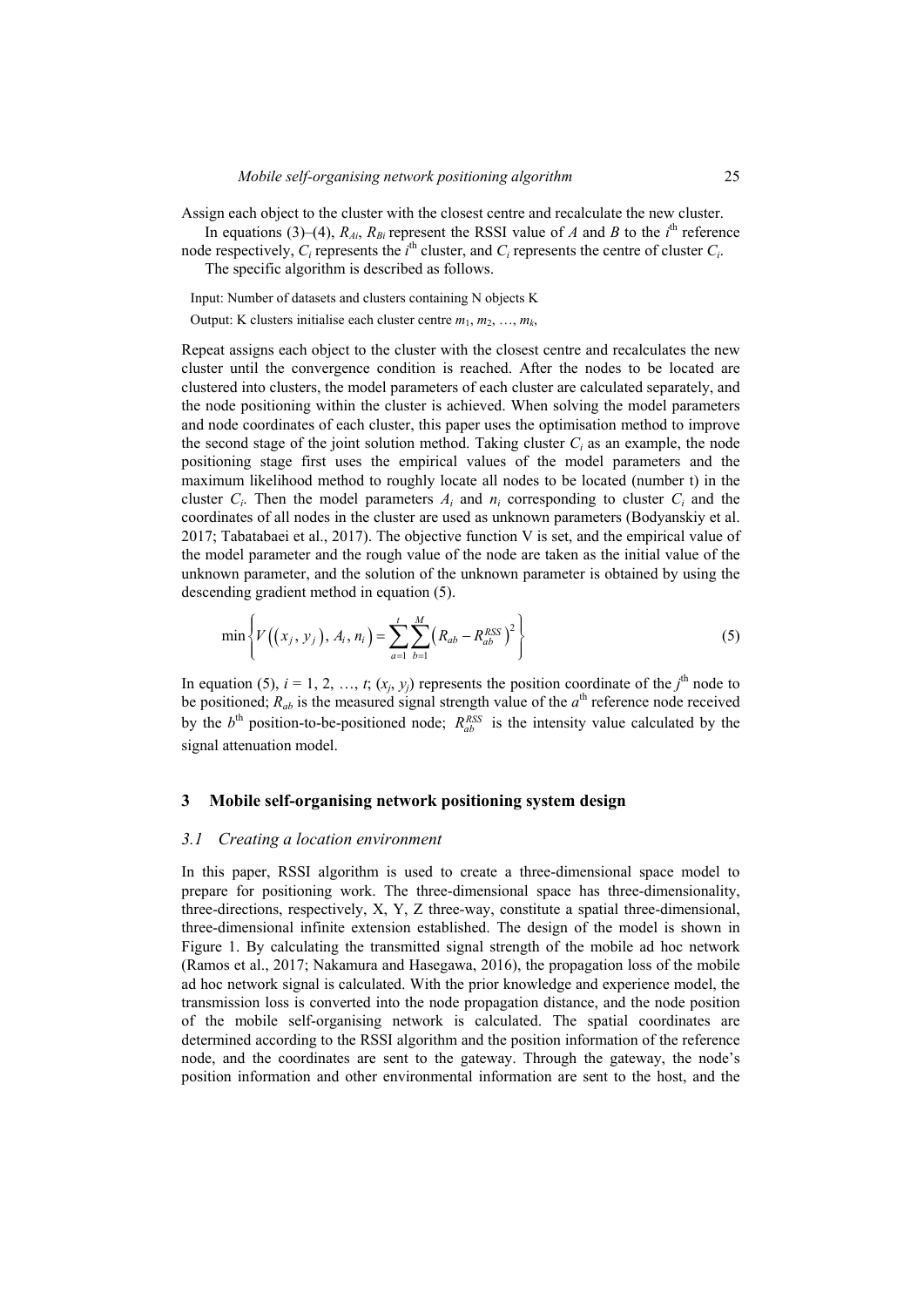host's provisioning commands are sent back to the system, thereby completing the creation of a three-dimensional space model and creating an environment for positioning.



**Figure 1** Model design schematic

The RSSI technology calculates the propagation loss of the signal by receiving the node signal and using the transmitted signal strength of the known transmitting node. The transmission losses are then converted into distances based on theoretical and empirical models. Then use the RSSI algorithm to calculate the position of the node to complete the positioning. In the process of converting signal strength into distance, there are three kinds of signal attenuation models, including free space model, logarithmic distance path loss model, and log-normal distribution model, which is defined as equation (6).

$$
P_L(d) = 32.44 + 10K_P(d) + 10n \lg(f)
$$
\n<sup>(6)</sup>

In equation (6),  $P_L(d)$  represents the path loss of the distance  $d, f$  is the signal frequency of the system, *n* is the attenuation coefficient of the signal

$$
P_L(d) = P_L(d_0) + 10K_P \lg \left(\frac{d}{d_0}\right) + X_\sigma
$$
\n(7)

where  $X_{\sigma}$  mean is equal to 0,  $\sigma$  represents a Gaussian variable.

$$
P(d) = P(d_0) - 10K_P \lg\left(\frac{d}{d_0}\right) + X_\sigma \tag{8}
$$

where  $d_0$  represents the reference distance,  $K_P$  represents the attenuation index of the signal,  $X_{\sigma}$  represents a Gaussian variable with a mean of 0 and a variance of  $\sigma$ , and  $P(d)$ and  $P(d_0)$  represent the signal strengths at distances of *d* and  $d_0$ , respectively. However, due to the problems of the traditional RSSI positioning technology being affected by the environment, the error correction is still needed in practical applications. By correcting the known position, the error can be minimised. Using the actual distance between the anchor points and the calculated distance in the network space, the positioning error is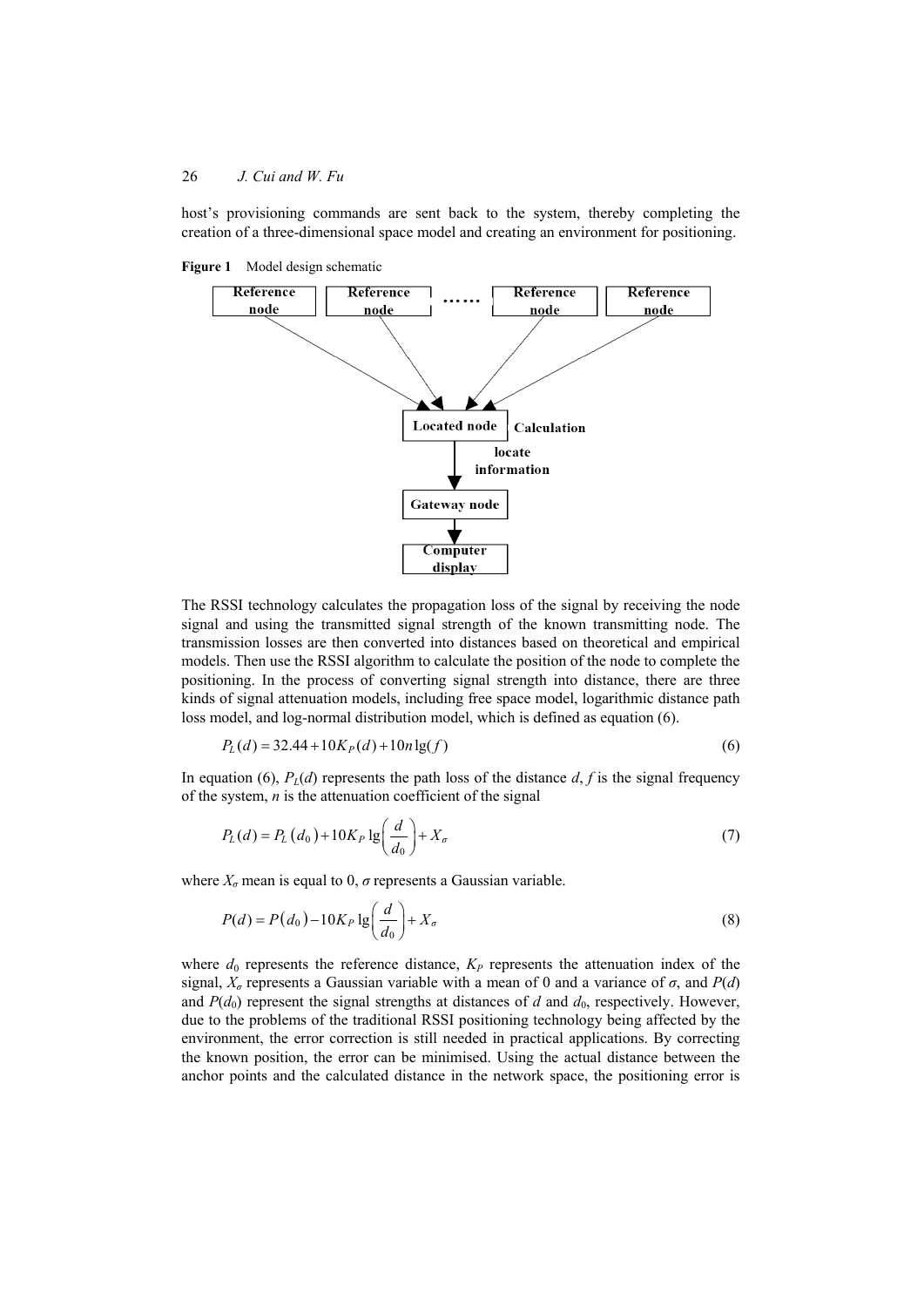obtained. Finally, the mean error is cut off the correction error, thereby reducing the spatial positioning system error (Liu et al., 2016; Jia et al., 2014). Its expression is as shown in equations  $(9)$ – $(11)$ .

$$
d_{i,j} = \sqrt{(x_i - x_j)^2 + (y_i - y_j)^2}
$$
 (9)

$$
e_{i,j} = d_{i,j} - \tilde{d}_{i,j} \tag{10}
$$

$$
e_i = \frac{\sum_{j=1}^{n} e_{i,j}}{n}
$$
 (11)

where  $d_{ij}$  and  $\tilde{d}_{i,j}$  represent the actual distance between the anchors *i*, *j* and the predicted distance, respectively. *eij* represents the difference between the actual distance and the predicted distance. *n* represents the number of other anchors in the communication range. After the error is corrected, the distance between the anchor point and the cyberspace node is defined as equation (12).

$$
d = \tilde{d} + e \tag{12}
$$

Through the interference signal filtering in the Gaussian filter network, the probability density function is constructed by using the mean and variance of the received n RSSI values to find the confidence interval; and averaged by its internal RSSI value. The process is expressed as a function expression as equations (13)–(16).

$$
\mu = \frac{1}{n} \sum_{i=1}^{n} RSSI
$$
\n(13)

$$
\sigma = \sqrt{\frac{1}{n} \sum_{i=1}^{n} (RSSI_i - \mu)^2}
$$
\n(14)

$$
f(RSSI) = \frac{1}{\sqrt{2\pi\sigma}} e^{-\frac{(RSSI - \mu)^2}{2\sigma^2}}
$$
\n(15)

$$
RSSI_p = \frac{\sum_{i=1}^{n} RSSI_i}{m}
$$
\n(16)

Through the above method, the RSSI algorithm is optimised, and a three-dimensional space model of the mobile self-organising network space is created to prepare for positioning.

#### *3.2 DV-hop positioning algorithm to achieve positioning*

The DV-hop positioning algorithm is also called the distance vector hop segment algorithm. There are three stages in this algorithm. Firstly, distance vector exchange protocol is used to get the number of hops between anchor points for all nodes in the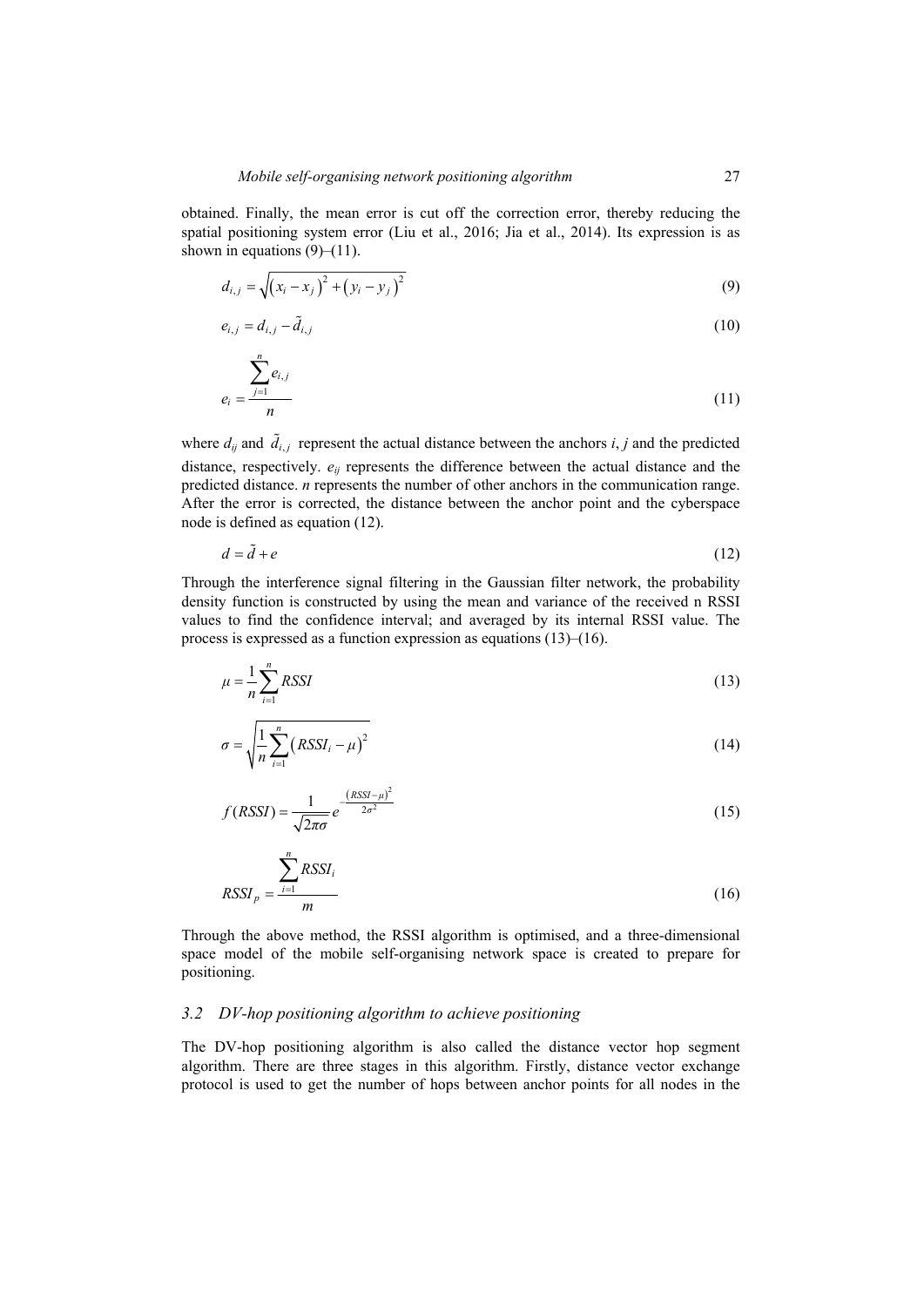mobile ad hoc network. Then it uses the obtained hop count to calculate the minimum hop count and the average hop distance. Based on this, it uses the minimum hop count times the average hop distance to calculate the estimated distance between the node and the anchor point. Finally, the maximum likelihood estimation method is used to accurately locate.

The maximum likelihood algorithm is to make a lot of information owned by a node into a system. Assume that this system is composed of multiple equations, and the solution of this equation is unique. This is the maximum likelihood algorithm.

Assuming that in the mobile ad hoc network space, *n* known coordinate anchors are  $(x_1, y_1), (x_2, y_2), \ldots, (x_n, y_n)$ , the node *D* coordinate is  $(x, y)$ , and the known coordinate anchor distance is  $d_1, d_2, ..., d_n$  then the relational expression can be established by equation (17).

$$
\begin{cases}\n(x_1 - x)^2 + (y_1 - y)^2 = d_1^2 \\
\vdots \\
(x_n - x)^2 + (y_n - y)^2 = d_n^2\n\end{cases}
$$
\n(17)

Suppose you subtract the nth formula from the  $i^{\text{th}}$  ( $1 \le i \le n - 1$ ) formula, equation (18) can be obtained.

$$
\begin{cases}\nx_1^2 - x_n^2 - 2(x_1 - x_n)x + y_1^2 - y_n^2 - 2(y_1 - y_n)y = d_1^2 - d_n^2 \\
\vdots \\
x_{n-1}^2 - x_n^2 - 2(x_{n-1} - x_n)x + y_{n-1}^2 - y_n^2 - 2(y_{n-1} - y_n)y = d_{n-1}^2 - d_n^2\n\end{cases}
$$
\n(18)

When the above expression is represented by the linear expression 1, equations  $(19)$ – $(21)$ can be obtained.

$$
A = \begin{bmatrix} 2(x_1 - x_n), 2(y_1 - y_n) \\ \vdots \\ 2(x_{n-1} - x_n), 2(y_{n-1} - y_n) \end{bmatrix}
$$
 (19)

$$
b = \begin{cases} x_1^2 - x_n^2 + y_1^2 - y_n^2 - d_1^2 + d_n^2 \\ \vdots \\ x_{n-1}^2 - x_n^2 + y_{n-1}^2 - y_n^2 - d_{n-1}^2 + d_n^2 \end{cases}
$$
(20)  

$$
X = \begin{bmatrix} x \\ y \end{bmatrix}
$$
(21)

For node D, the function relation is defined in equation (22) using the least mean square error estimation method.

$$
\hat{X} = (A^T A)^{-1} A^T b \tag{22}
$$

Since the system is used in network space positioning, the anchor sends information packets, and the nodes only send untransmitted packets, so each network node sends 2A data packets on average, and the communication overhead of the DV-hop algorithm is 2▪*A*▪*N*. The node computational overhead of the algorithm includes distance calculation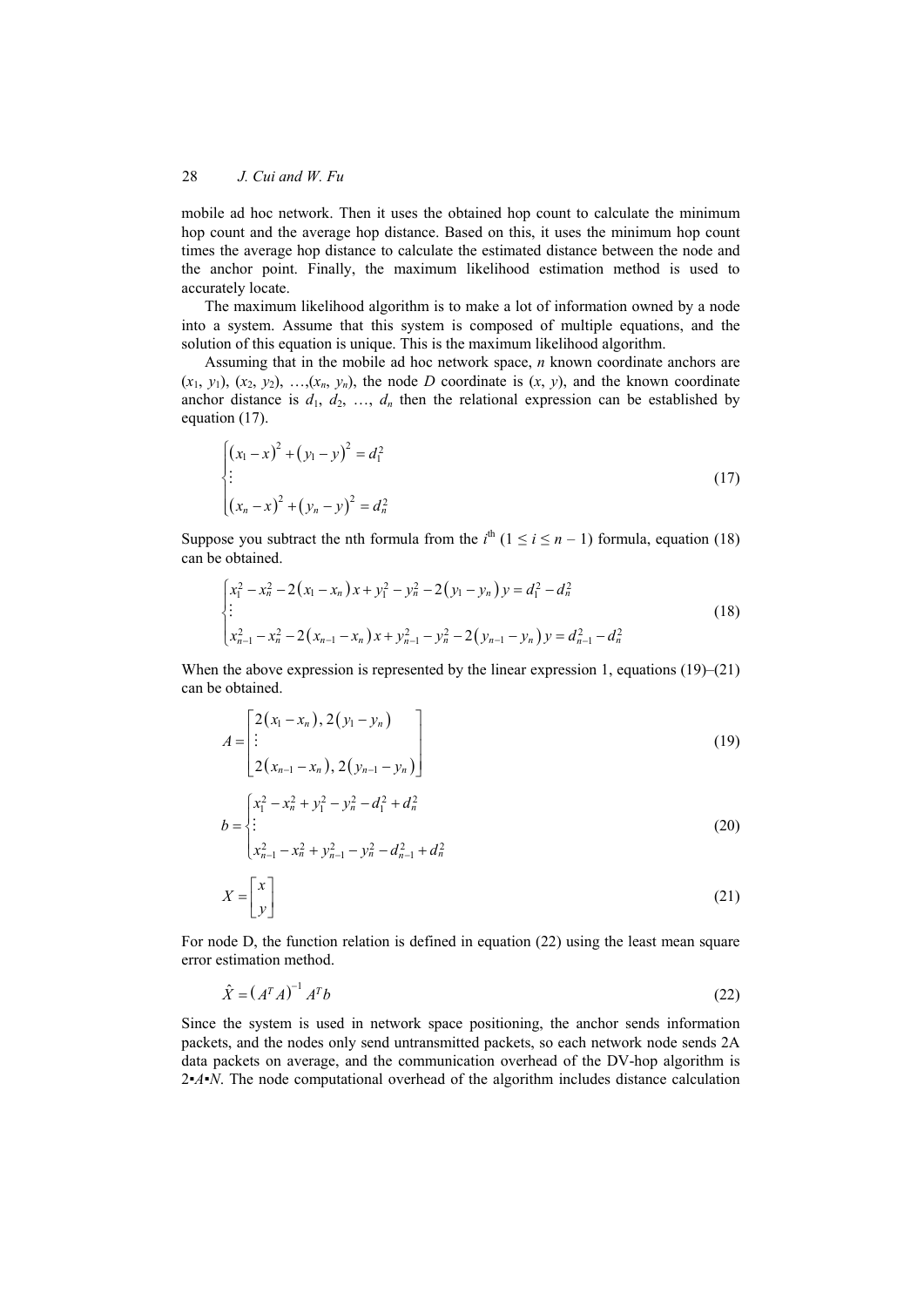and least squares algorithm. Assuming there are anchor points to estimate the nodes, the distance between the nodes and the anchor points can be calculated. Position estimation is performed by least squares operation to complete positioning. The computational cost per node is calculated by equation (23).

$$
k + 2(k - 1) + 5(k - 1) + 6(k - 1) + 22(k - i) + 23/3 = 18k - 17 + 23/3
$$
\n(23)

In summary, the total energy consumption of the algorithm is shown in Table 2.

**Table 2** Energy consumption of the DV-hop algorithm

| <i>Algorithm</i> | Communication costs | Calculation cost  |
|------------------|---------------------|-------------------|
| $DV-Hop$         | 2- <i>A</i> -N      | $18k - 172^{3}/3$ |

Through the above arguments, we can see that the DV-hop algorithm achieves a simple positioning method, and the communication and computational overhead of nodes in space are moderate, but the error may be large. Therefore, the position of the mobile self-organising network node needs to be refined through node clustering to complete the design of the mobile self-organising network positioning system.

#### *3.3 Node clustering accurate positioning*

The application of node clustering can optimise the deployment of network space positioning nodes. Node clustering is a search method originated from biological evolution theory. The chromosome is used to optimise the problem. By grouping the solutions of the problem together, a population is formed, and the operators in the chromosome algorithm are applied to this group of chromosomes. The main genetic operations are selective, crossover, and mutation. Through this method, the accuracy of network positioning is improved. The process is shown in Figure 2.

**Figure 2** Node clustering process

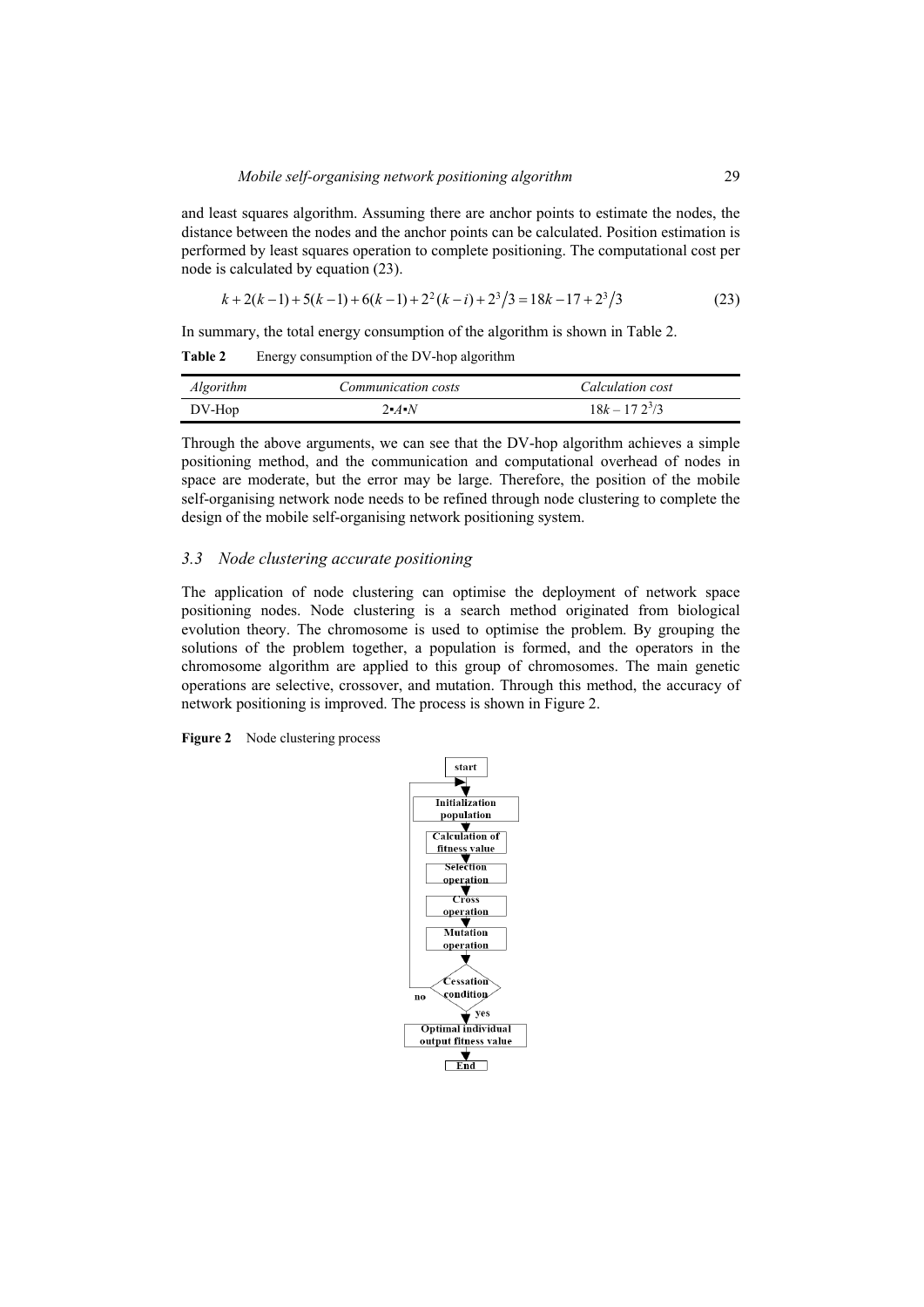By setting the qubits to represent the minimum information, the state of the qubit can be expressed as:

$$
|\psi\rangle = \alpha |0\rangle + \beta |1\rangle \tag{24}
$$

Among them,  $\alpha$  and  $\beta$  are a pair of affiliates and they need to satisfy  $|\alpha|^2 + |\beta|^2 = 1$ , which is represented by a probability of magnitude, and its formula is expressed as  $\left[\alpha \beta\right]T$ .

In the node clustering, the chromosome population defining the  $t<sup>th</sup>$  generation can be expressed as  $Q(t) = [q_1^t, q_2^t \cdots q_n^t]$ , of which represents the chromosome, and are expressed as follows:

$$
q_i^t = \begin{bmatrix} \cos t_1 \left| \cos t_2 \right| \cdots \left| \cos t_m \right| \\ \sin t_1 \left| \sin t_2 \right| \cdots \left| \sin t_m \right| \end{bmatrix}
$$
 among them  $t_1 = 2\pi r$ ,  $r = random[0, 1]$ ,  $i = 1, 2, ..., m$ ,

*j* = 1, 2, …, *m*. Among them, *m* represents the length of the chromosome, *n* represents the size of the population, and represents the evolutionary number.

### **4 Experimental results and analysis**

In this paper, we use the Zigbee-based wireless sensor network indoor positioning platform to verify the cluster positioning method in the actual scene. The implementation of the positioning system uses the I-RIS sensor node, and the internal program of the node is written in C language. In the experiment, the launch energy of the node was set to 8 dBm. The experimental scene was an indoor laboratory of the college building, and the size was 9 m  $\times$  7 m. There were five reference nodes and 15 nodes to be located. The five reference nodes send information every two seconds. Ten measurements were performed on each node to be located and averaged for calculation. In order to verify the similarity of the environment, all the nodes to be located in the positioning area are clustered and clustered when K is 2, 3, 4, and 5, as shown in Figure 3.

| K           | 1         | $\overline{2}$ | 3         | $\overline{4}$ | 5         |
|-------------|-----------|----------------|-----------|----------------|-----------|
| A           | $-57.599$ | $-57.623$      | $-57.685$ | $-57.214$      | $-57.272$ |
|             | 1.781     | 1.696          | 1.696     | 1.719          | 1.718     |
|             |           | $-57.752$      | $-57.700$ | $-57.852$      | $-57.952$ |
|             |           | 1.8415         | 1.9542    | 1.6359         | 1.6201    |
|             |           |                | $-57.801$ | $-57.402$      | $-57.208$ |
| $\mathbf n$ |           |                | 1.7152    | 1.9546         | 1.5403    |
|             |           |                |           | $-57.852$      | $-57.102$ |
|             |           |                |           | 1.7512         | 1.9263    |
|             |           |                |           |                | $-57.265$ |
|             |           |                |           |                | 1.7021    |

**Table 3** Model parameter calculation values for each cluster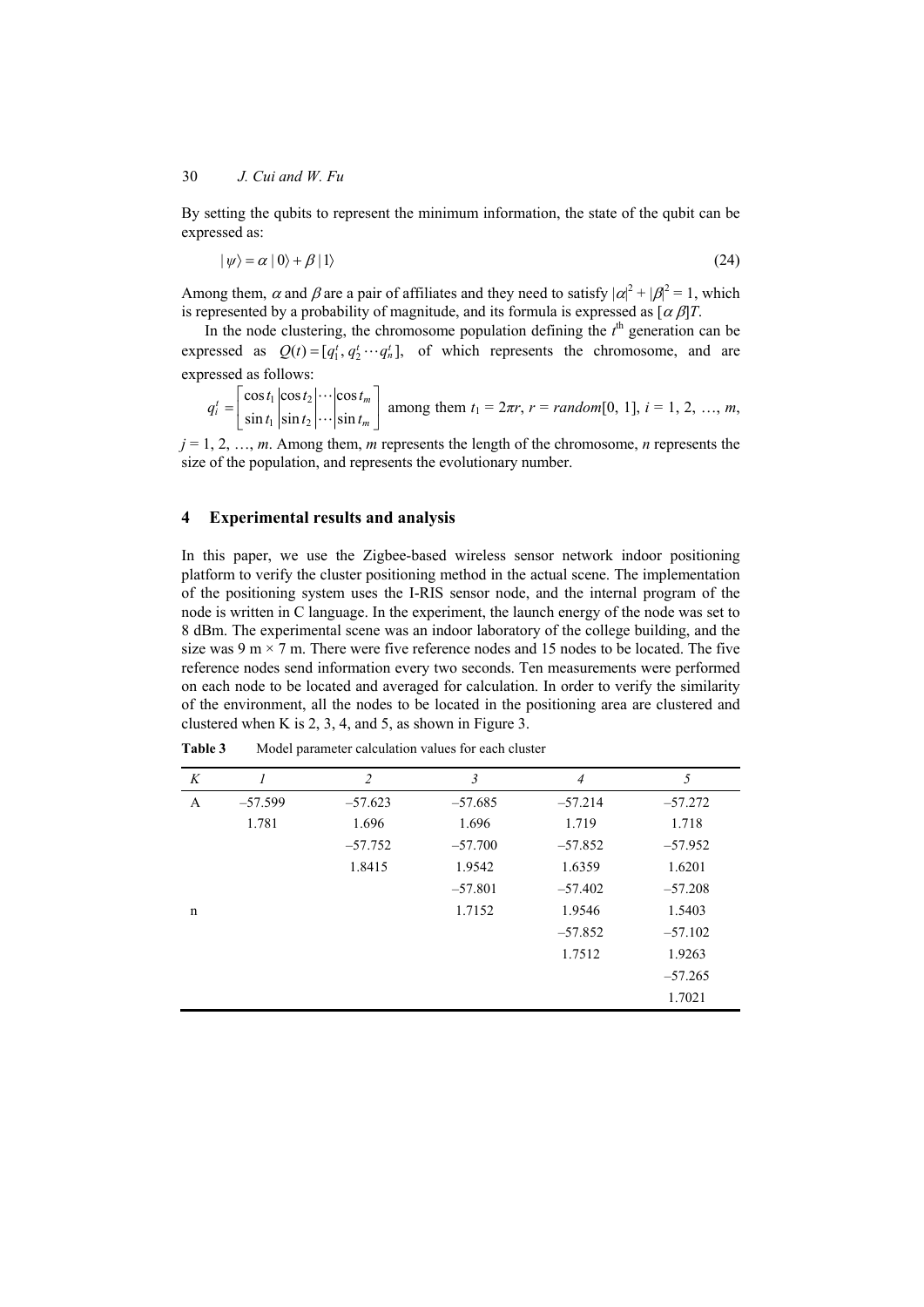

**Figure 3** Cluster clustering

As can be seen from Figure 3, the surrounding environment of the node to be located in the positioning area has a certain degree of similarity and difference. In this paper, the average positioning error of the nodes is calculated for each of the four clustering conditions and the non-clustered condition (1), as shown in Figure 2. Among them, the model parameters A and n of each cluster calculated according to the positioning stage method are shown in Table 2. The results show that the clustering accuracy is significantly improved compared to the cluster-free situation. Among them, the improvement in positioning accuracy is most pronounced when  $K = 2$ . Therefore, the number of clusters under this scenario is set to 2.

Finally, through the measured data, the clustering method was compared with the curve fitting method proposed by Raj et al. (2016), the linearisation method proposed by Hudaib et al. (2016), and the joint solution method proposed by Liu et al. (2013b). The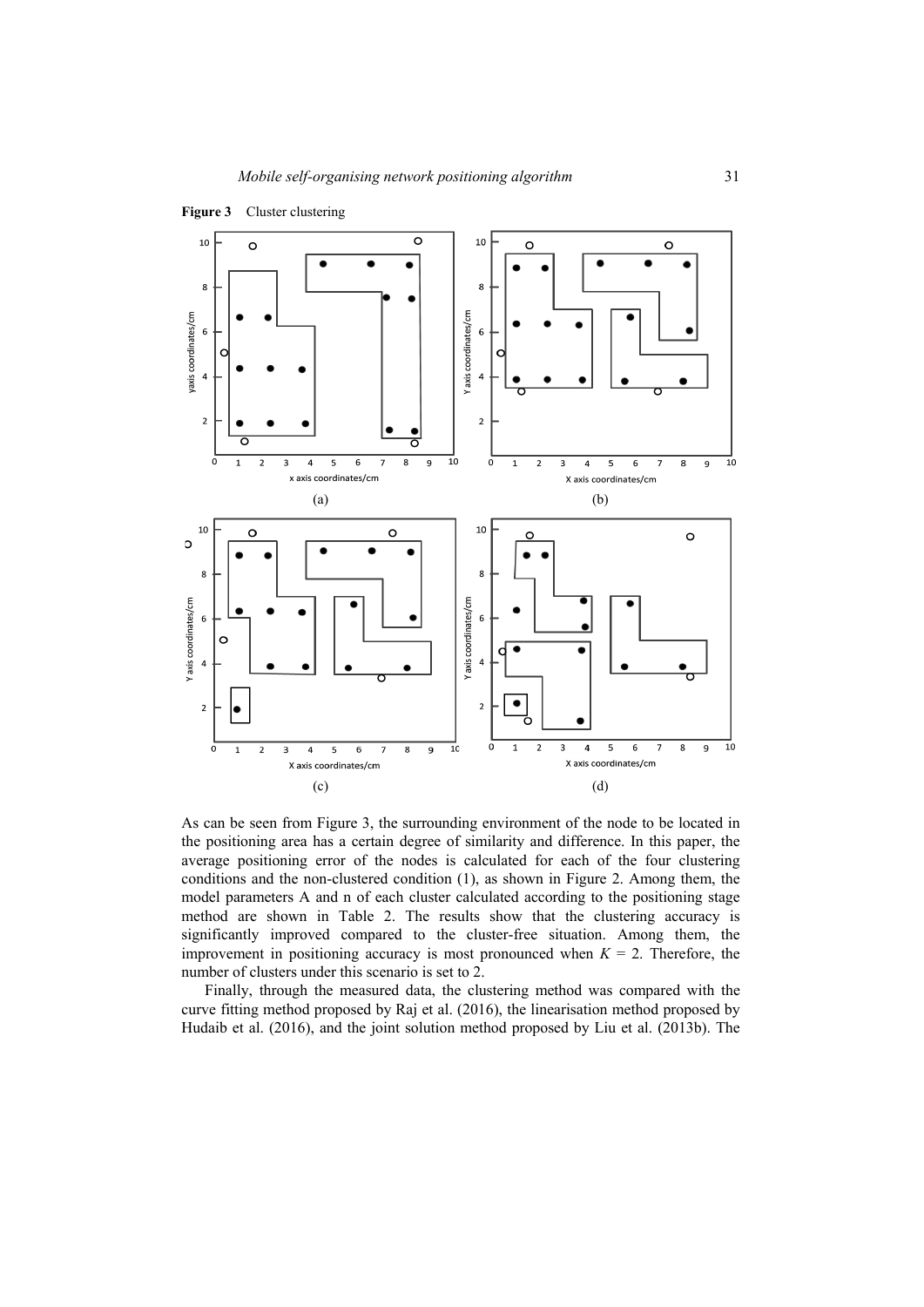cumulative distribution of the average positioning error for the four algorithms is shown in Figure 3. The results show that the clustering location method has a probability of less than 1.2 cm with a probability of 70%, which is superior to other algorithms.





In order to prove the comprehensive effectiveness of the proposed design method of mobile self-organising network positioning system based on improved DV-hop, a simulation experiment is needed. The simulation laboratory used a comparison method to compare the DV-hop positioning algorithm with the traditional positioning algorithm to obtain experimental results.

Figure 3 shows the comparison of the network node coverage (m2) between the DV-hop positioning algorithm and the traditional positioning algorithm. It can be seen from Figure 3 that the coverage degree of the DV-hop positioning algorithm is high.

**Figure 5** Comparison of node coverage of DV-hop positioning algorithm and traditional algorithm



Figure 5 is an analysis graph of positioning coverage (%) based on a DV-hop positioning algorithm and a conventional positioning algorithm. As can be seen from the figure, when the node based on the DV-hop algorithm is located at the anchor point rate less than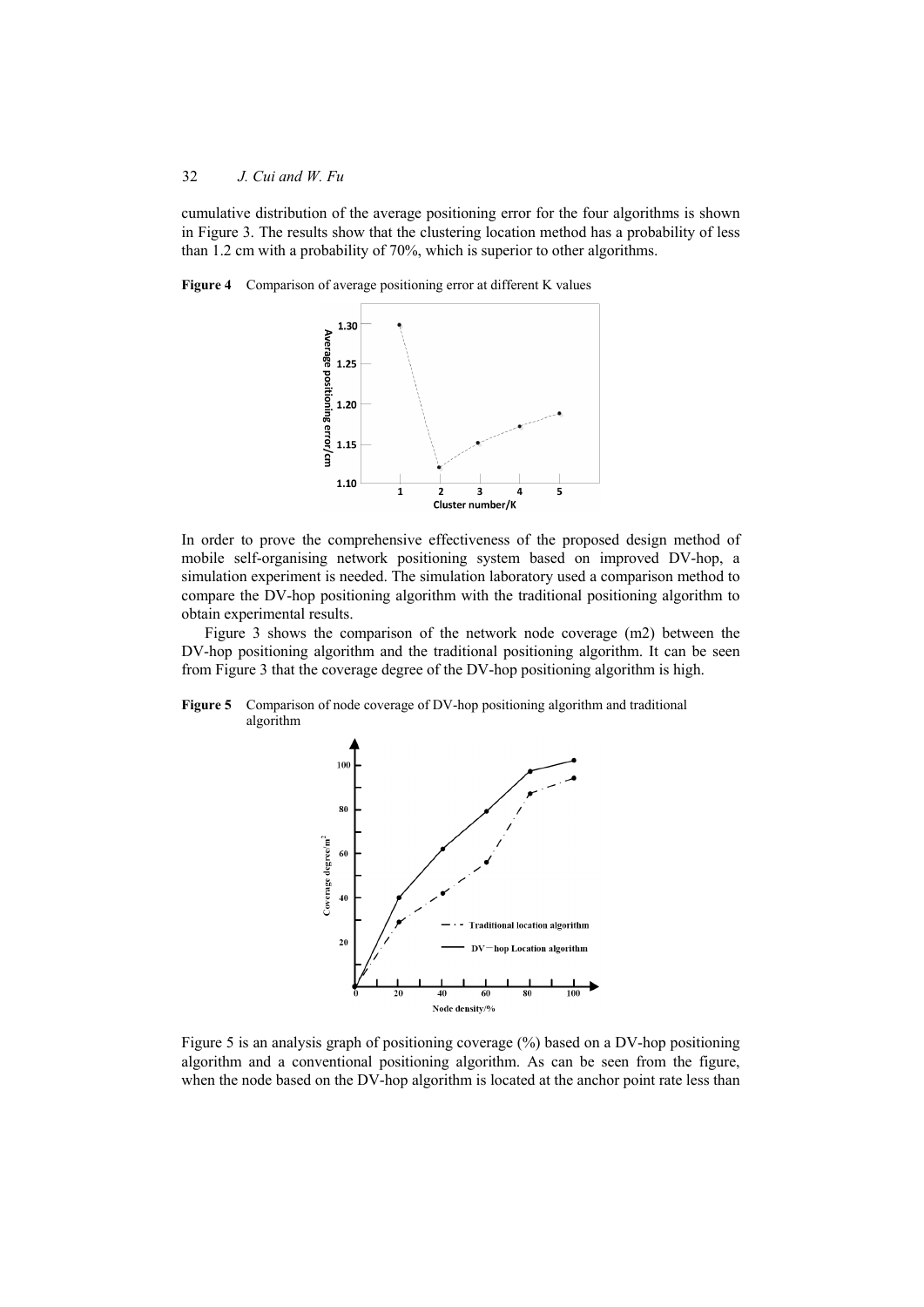20%, the location coverage rate reaches 90%. However, the traditional algorithm has not reached the anchor node ratio of 20%. This shows that the proposed method has a significant increase in the coverage rate.

**Figure 6** Analysis of location coverage based on DV-hop positioning algorithm and traditional algorithm



**Figure 7** The relationship between the change of anchor ratio and positioning error



Figure 6 is a diagram showing the relationship between the change of the anchor ratio and the positioning error (cm). As can be seen from the figure, as the proportion of anchor points increases, the positioning error decreases. When the anchor points are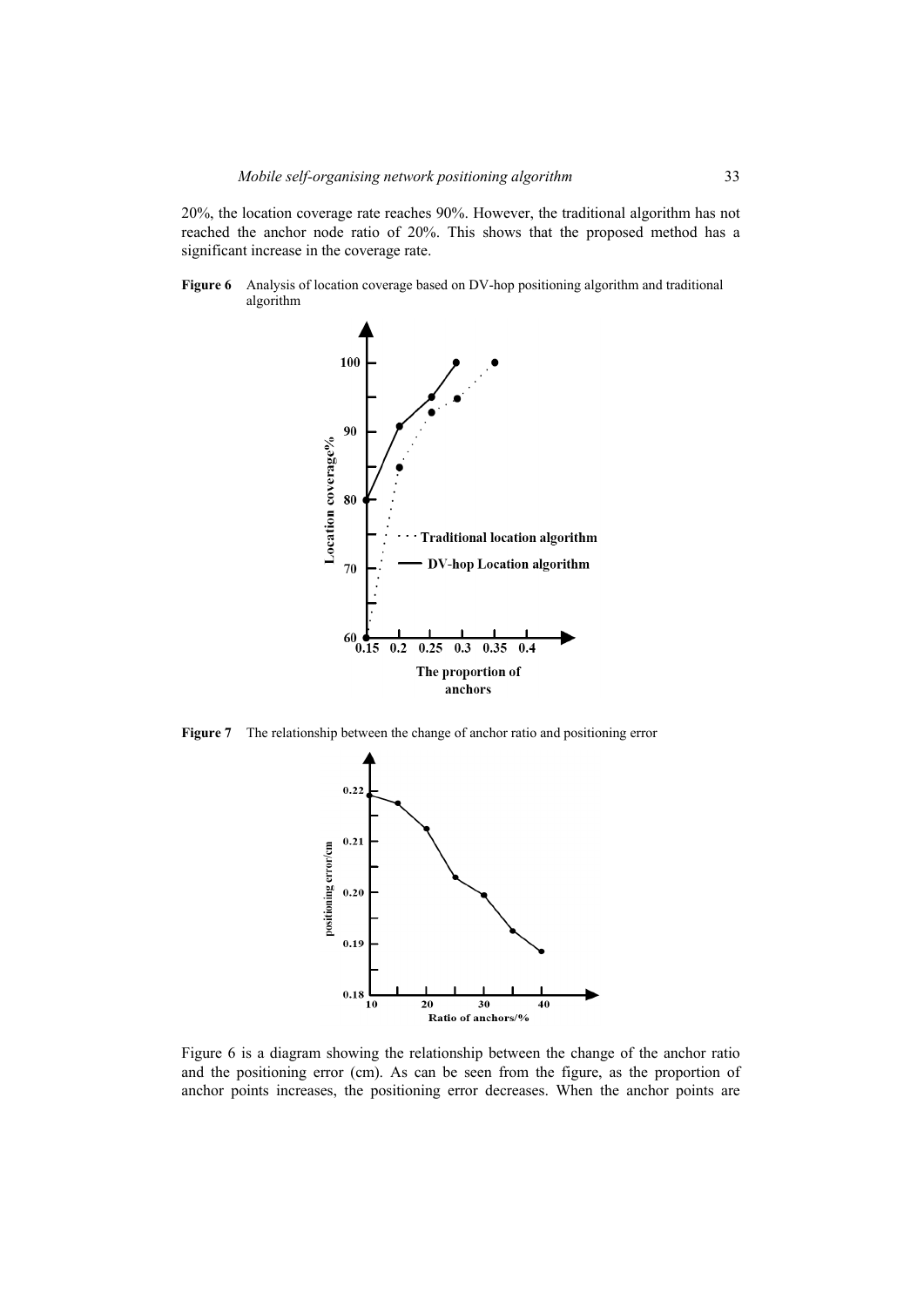distributed evenly and regularly, the transmission path of the signal is almost a straight line, and the positioning algorithm has less error. In the average hop distance, because the anchor points are more, the hop distance obtained is closer to the actual situation, so the positioning accuracy is higher.

## **5 Conclusions**

Positioning the mobile ad hoc network is conducive to the stable operation of the network. On the basis of improving the DV-hop algorithm, node clustering is used to optimise the DV-hop algorithm, which is applied to the spatial localisation of mobile selforganising network nodes. Then the positioning range is expanded, the positioning accuracy is improved. It plays a positive role in the development of the computer industry.

## **References**

- Bodyanskiy, Y.V., Deineko, A.O. and Kutsenko, Y.V. (2017) 'On-line kernel clustering based on the general regression neural network and T. Kohonen's self-organizing map', *Automatic Control & Computer Sciences*, Vol. 5, No. 1, pp.55–62.
- Ding, W., Lin, C. and Ishwar, P. (2017) 'Node embedding via word embedding for network community discovery', *IEEE Transactions on Signal & Information Processing Over Networks*, Vol. 3, No. 3, pp.539–522.
- Hudaib, A., Huneiti, A. and Othman, I. (2016) 'Software reusability classification and predication using self-organizing map (SOM)', *Communications & Network*, Vol. 8, No. 3, pp.179–192.
- Jia, B., Liu, S. and Yang, Y. (2014) 'Fractal cross-layer service with integration and interaction in internet of things', *International Journal of Distributed Sensor Networks*, Vol. 10, No. 3, p.760248.
- Liu, S., Fu, W. and Deng, H. (2013a) 'Distributional fractal creating algorithm in parallel environment', *International Journal of Distributed Sensor Networks*, Vol. 9, No. 9, p.281707.
- Liu, S., Fu, W. and Zhao, W. (2013b) 'A novel fusion method by static and moving facial capture', *Mathematical Problems in Engineering*, No. 5, pp.497–504.
- Liu, W., Fu, X. and Deng, Z. (2016) 'Smallest enclosing circle-based fingerprint clustering and modified-WKNN matching algorithm for indoor positioning', *International Conference on Indoor Positioning and Indoor Navigation*, IEEE, pp.1–6.
- Mittal, M. and Kumar, K. (2017) 'Data clustering in wireless sensor network implemented on self organization feature map (SOFM) neural network', *International Conference on Computing, Communication and Automation*.
- Nakamura, Y. and Hasegawa, O. (2016) 'Nonparametric density estimation based on self-organizing incremental neural network for large noisy data', *IEEE Transactions on Neural Networks & Learning Systems*, Vol. 28, No. 1, pp.8–17.
- Prabhu, B., Gajendran, E. and Balakumar, N. (2017) 'Prospective applications of wireless sensor node and wireless sensor network', *International Journal of Advanced Computing and Electronics Technology*, Vol. 4, No. 1, pp.18–26.
- Raj, S.B., Srikkanthan, R. and Kumar, A.S. (2016) 'Efficient transmission from node to node with mobile sink in clustering using sensor node', *Australian Journal of Basic and Applied Sciences*, Vol. 10, No. 1, pp.280–286.
- Ramos, M.A.C., Leme, B.C.C. and Almeida, L.F.D. (2017) 'Clustering wear particle using computer vision and self-organizing maps', *International Conference on Control, Automation and Systems*, pp.4–8.